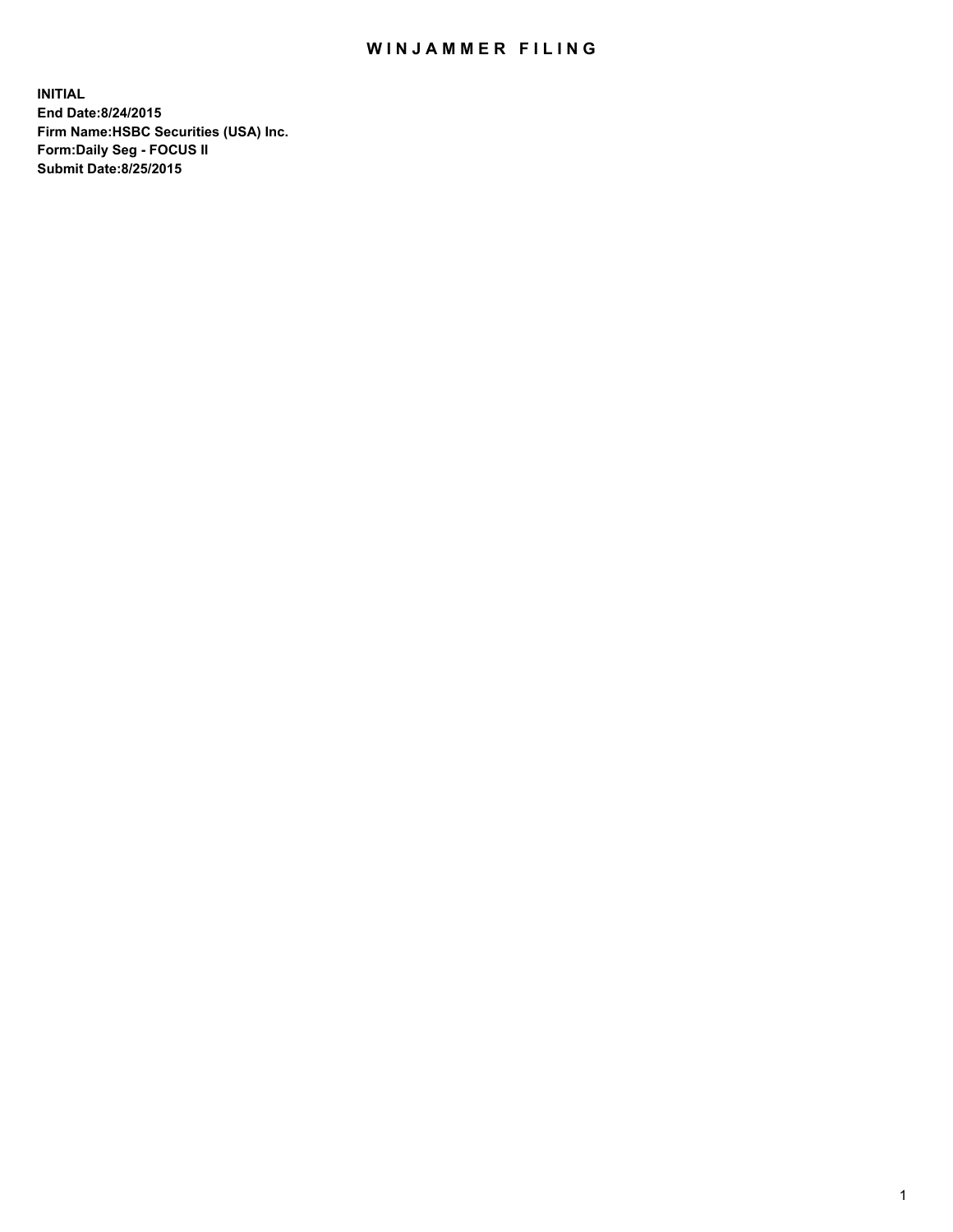## **INITIAL End Date:8/24/2015 Firm Name:HSBC Securities (USA) Inc. Form:Daily Seg - FOCUS II Submit Date:8/25/2015 Daily Segregation - Cover Page**

| Name of Company<br><b>Contact Name</b><br><b>Contact Phone Number</b><br><b>Contact Email Address</b>                                                                                                                                                                                                                          | <b>HSBC Securities (USA) Inc.</b><br>Steven richardson<br>212-525-6445<br>steven.richardson@us.hsbc.com |
|--------------------------------------------------------------------------------------------------------------------------------------------------------------------------------------------------------------------------------------------------------------------------------------------------------------------------------|---------------------------------------------------------------------------------------------------------|
| FCM's Customer Segregated Funds Residual Interest Target (choose one):<br>a. Minimum dollar amount: ; or<br>b. Minimum percentage of customer segregated funds required:%; or<br>c. Dollar amount range between: and; or<br>d. Percentage range of customer segregated funds required between: % and %.                        | 50,000,000<br>0 <sub>0</sub><br>0 <sub>0</sub>                                                          |
| FCM's Customer Secured Amount Funds Residual Interest Target (choose one):<br>a. Minimum dollar amount: ; or<br>b. Minimum percentage of customer secured funds required:%; or<br>c. Dollar amount range between: and; or<br>d. Percentage range of customer secured funds required between:% and%.                            | 10,000,000<br><u>0</u><br>0 <sub>0</sub><br>0 <sub>0</sub>                                              |
| FCM's Cleared Swaps Customer Collateral Residual Interest Target (choose one):<br>a. Minimum dollar amount: ; or<br>b. Minimum percentage of cleared swaps customer collateral required:% ; or<br>c. Dollar amount range between: and; or<br>d. Percentage range of cleared swaps customer collateral required between:% and%. | 70,000,000<br>00<br><u>00</u>                                                                           |

Attach supporting documents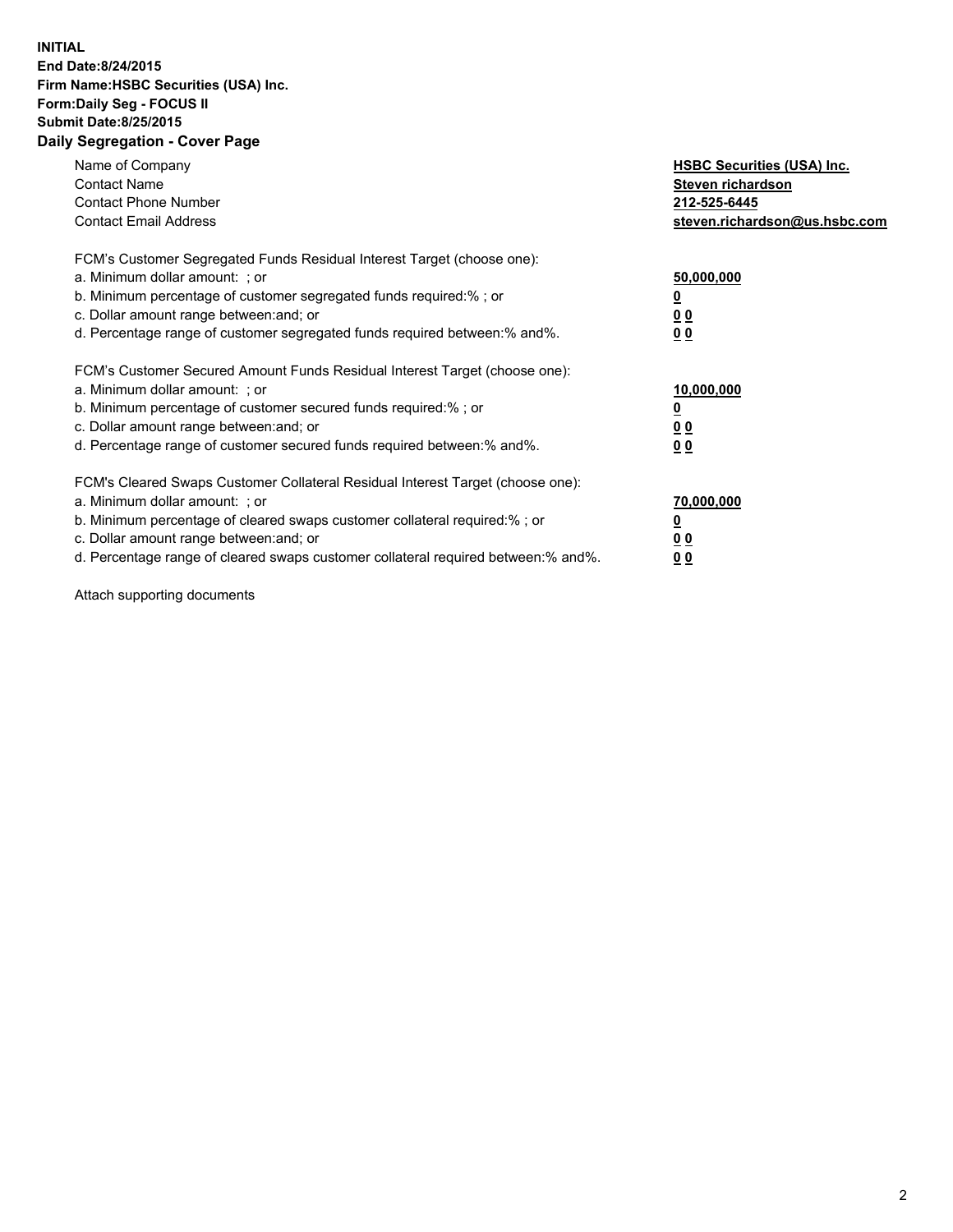**INITIAL End Date:8/24/2015 Firm Name:HSBC Securities (USA) Inc. Form:Daily Seg - FOCUS II Submit Date:8/25/2015 Daily Segregation - Secured Amounts**

Foreign Futures and Foreign Options Secured Amounts Amount required to be set aside pursuant to law, rule or regulation of a foreign government or a rule of a self-regulatory organization authorized thereunder **0** [7305] 1. Net ledger balance - Foreign Futures and Foreign Option Trading - All Customers A. Cash **46,904,635** [7315] B. Securities (at market) **57,411,190** [7317] 2. Net unrealized profit (loss) in open futures contracts traded on a foreign board of trade **9,886,148** [7325] 3. Exchange traded options a. Market value of open option contracts purchased on a foreign board of trade **0** [7335] b. Market value of open contracts granted (sold) on a foreign board of trade **0** [7337] 4. Net equity (deficit) (add lines 1. 2. and 3.) **114,201,973** [7345] 5. Account liquidating to a deficit and account with a debit balances - gross amount **7,329,826** [7351] Less: amount offset by customer owned securities **-7,111,791** [7352] **218,035** [7354] 6. Amount required to be set aside as the secured amount - Net Liquidating Equity Method (add lines 4 and 5) **114,420,008** [7355] 7. Greater of amount required to be set aside pursuant to foreign jurisdiction (above) or line 6. **114,420,007** [7360] FUNDS DEPOSITED IN SEPARATE REGULATION 30.7 ACCOUNTS 1. Cash in banks A. Banks located in the United States **20,358,914** [7500] B. Other banks qualified under Regulation 30.7 **0** [7520] **20,358,914** [7530] 2. Securities A. In safekeeping with banks located in the United States **57,411,190** [7540] B. In safekeeping with other banks qualified under Regulation 30.7 **0** [7560] **57,411,190** [7570] 3. Equities with registered futures commission merchants A. Cash **0** [7580] B. Securities **0** [7590] C. Unrealized gain (loss) on open futures contracts **0** [7600] D. Value of long option contracts **0** [7610] E. Value of short option contracts **0** [7615] **0** [7620] 4. Amounts held by clearing organizations of foreign boards of trade A. Cash **0** [7640] B. Securities **0** [7650] C. Amount due to (from) clearing organization - daily variation **0** [7660] D. Value of long option contracts **0** [7670] E. Value of short option contracts **0** [7675] **0** [7680] 5. Amounts held by members of foreign boards of trade A. Cash **51,916,160** [7700] B. Securities **0** [7710] C. Unrealized gain (loss) on open futures contracts **9,886,148** [7720] D. Value of long option contracts **0** [7730] E. Value of short option contracts **0** [7735] **61,802,308** [7740] 6. Amounts with other depositories designated by a foreign board of trade **0** [7760] 7. Segregated funds on hand **0** [7765] 8. Total funds in separate section 30.7 accounts **139,572,412** [7770] 9. Excess (deficiency) Set Aside for Secured Amount (subtract line 7 Secured Statement Page 1 from Line 8) **25,152,405** [7380] 10. Management Target Amount for Excess funds in separate section 30.7 accounts **10,000,000** [7780] 11. Excess (deficiency) funds in separate 30.7 accounts over (under) Management Target **15,152,405** [7785]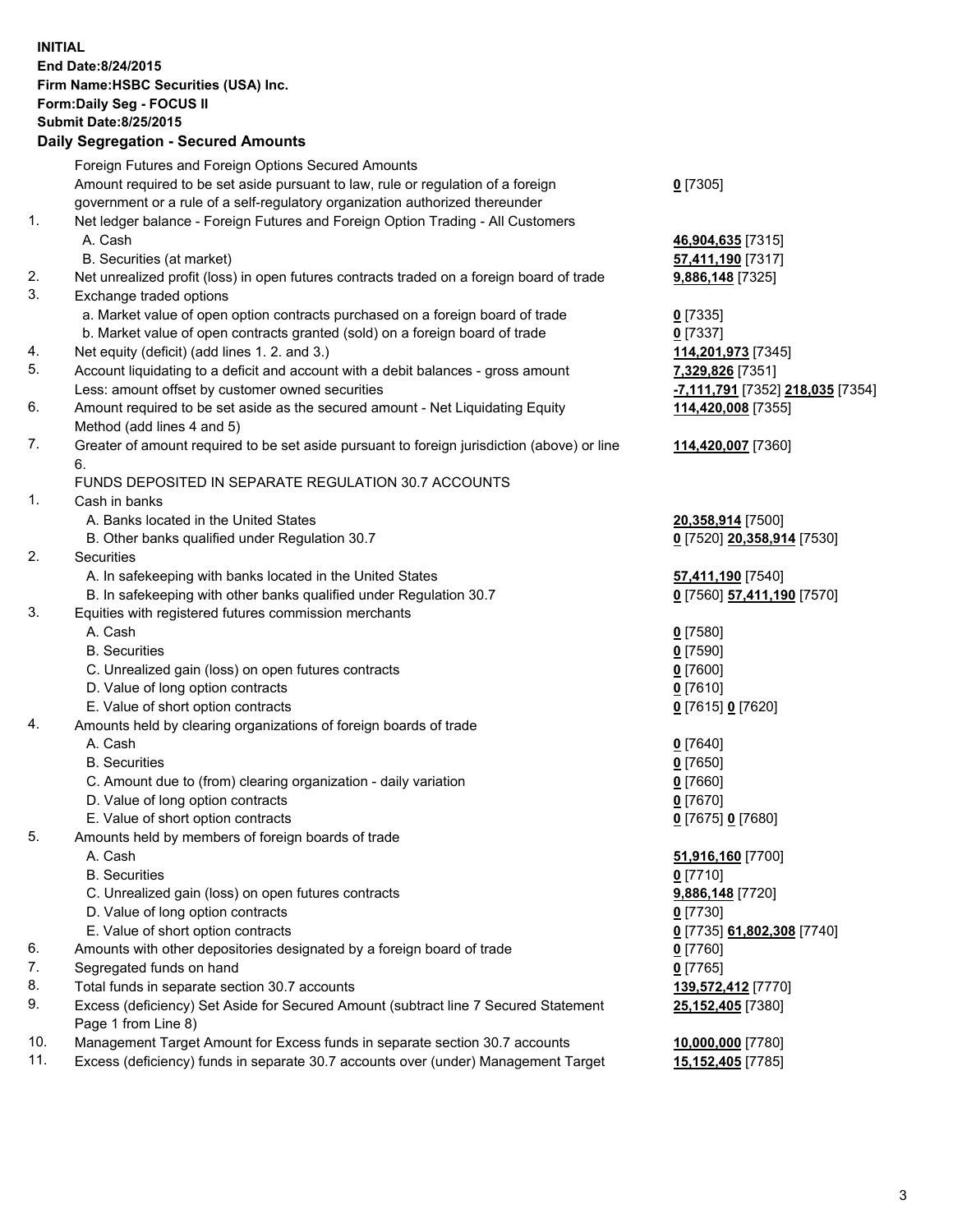**INITIAL End Date:8/24/2015 Firm Name:HSBC Securities (USA) Inc. Form:Daily Seg - FOCUS II Submit Date:8/25/2015 Daily Segregation - Segregation Statement** SEGREGATION REQUIREMENTS(Section 4d(2) of the CEAct) 1. Net ledger balance A. Cash **841,206,311** [7010] B. Securities (at market) **759,128,042** [7020] 2. Net unrealized profit (loss) in open futures contracts traded on a contract market **-986,421,941** [7030] 3. Exchange traded options A. Add market value of open option contracts purchased on a contract market **141,997,767** [7032] B. Deduct market value of open option contracts granted (sold) on a contract market **-40,638,077** [7033] 4. Net equity (deficit) (add lines 1, 2 and 3) **715,272,102** [7040] 5. Accounts liquidating to a deficit and accounts with debit balances - gross amount **275,662,469** [7045] Less: amount offset by customer securities **-274,384,047** [7047] **1,278,422** [7050] 6. Amount required to be segregated (add lines 4 and 5) **716,550,524** [7060] FUNDS IN SEGREGATED ACCOUNTS 7. Deposited in segregated funds bank accounts A. Cash **20,566,807** [7070] B. Securities representing investments of customers' funds (at market) **0** [7080] C. Securities held for particular customers or option customers in lieu of cash (at market) **116,135,198** [7090] 8. Margins on deposit with derivatives clearing organizations of contract markets A. Cash **29,784,793** [7100] B. Securities representing investments of customers' funds (at market) **149,581,938** [7110] C. Securities held for particular customers or option customers in lieu of cash (at market) **642,992,844** [7120] 9. Net settlement from (to) derivatives clearing organizations of contract markets **-222,284,999** [7130] 10. Exchange traded options A. Value of open long option contracts **141,997,767** [7132] B. Value of open short option contracts **-40,638,077** [7133] 11. Net equities with other FCMs A. Net liquidating equity **54,116,634** [7140] B. Securities representing investments of customers' funds (at market) **0** [7160] C. Securities held for particular customers or option customers in lieu of cash (at market) **0** [7170] 12. Segregated funds on hand **0** [7150] 13. Total amount in segregation (add lines 7 through 12) **892,252,905** [7180] 14. Excess (deficiency) funds in segregation (subtract line 6 from line 13) **175,702,381** [7190] 15. Management Target Amount for Excess funds in segregation **50,000,000** [7194] **125,702,381** [7198]

16. Excess (deficiency) funds in segregation over (under) Management Target Amount Excess